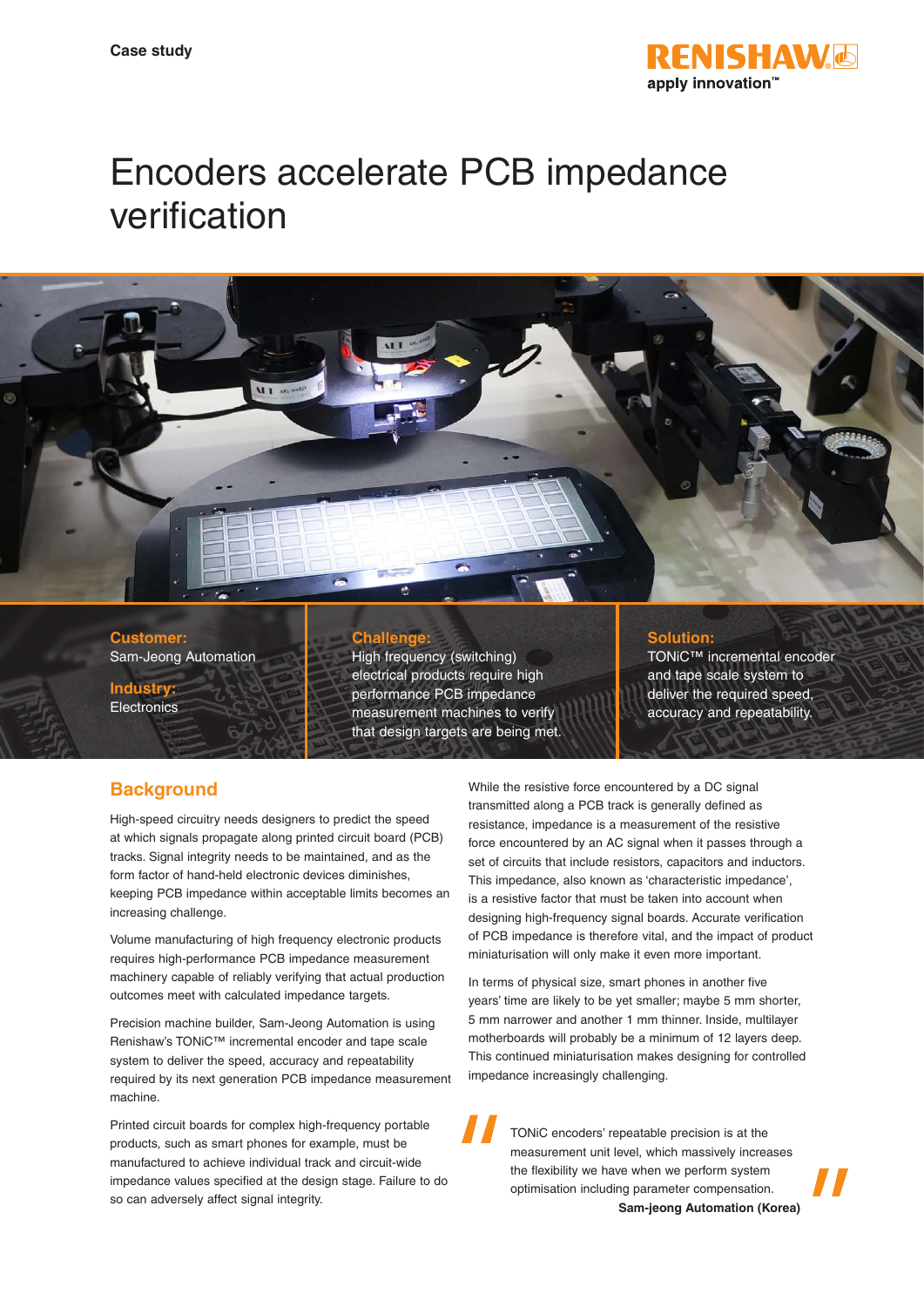

PCB under test

PCB track-widths will likely have to reduce, as will the distance between tracks in both horizontal and vertical planes and lower dielectric constant PCB substrates may have to be found, along with lower resistance copper (or similar) foils. Whatever the material composition and structure, the importance of ensuring PCB signal integrity and verifying true impedance levels will only increase.

In responding to the challenge, Sam-Jeong Automation, a South Korean provider of precision motion control solutions has applied its in-depth knowledge of electronic component manufacturing and testing to develop automated PCB impedance measurement machines capable of delivering the performance demanded by high volume consumer product manufacturers.

#### **Challenge**

In developing a board impedance measurement machine capable of automatically testing such ultra-fine PCB architectures, positional accuracy was a paramount concern for Sam-Jeong designers. Measurement probes would need to be able to locate an array of tightly distributed PCB test points without error.

Repeatability was an equally important factor, with the machine needing to compensate and adjust for minor divergence in (PCB) manufacturing. It also needed to be able to cope with changes in environmental conditions within the production area and the effects of thermal expansion.

Machine speed was another vital design criterium for the machine design. In fast-moving mass production environments, like that associated with smart phone manufacture, Sam-Jeong's machine would need to ensure production throughput was maximised and not hampered by the PCB impedance measurement process.

## **Solution**

Sam-Jeong Automation's machine is based on a classic gantry-type design, with high-speed linear motors driving X- and Y-axes along pre-programmed paths to accurately position the impedance measurement probe onto the test points. Proprietary software is used to determine whether PCB impedance measurements fall within specification. The PCBs under test are clamped on a rotating stage at the centre of the machine workbench and a high-resolution machine vision camera is used to identify and program the PCB test point locations.

Mr Yoo Hee-nok, Deputy General Manager, Sam-Jeong Automation explained the basic principle behind the impedance measurement:

"Impedance measurement machines like ours use the principle of time domain reflectometry or 'TDR', which works in a similar way to radar. A pulse emitter sends a signal through a probe to the track for testing and if there is any discontinuity in the impedance, or any mismatch, then part of the signal is reflected back to the source."

"TDR then measures of the voltage amplitude of the reflected signal to identify changes in impedance. Software determines the flight time from the reflection point to the emission point in order to be able to determine the location of the mismatch impedance change along the transmission path."

To ensure the measurement probe's positional accuracy Sam-Jeong Automation chose to use Renishaw's TONiC™ incremental encoder readhead with RTLC linear tape scale and FASTRACK™ track system.

A super compact (35 mm x 13.5 mm x 10 mm) non-contact incremental encoder series, TONiC is designed to suit highly dynamic precision motion control systems. A range of innovative features brings higher accuracy, speed and greater reliability. It supports machine speeds up to 10 m/s and when combined with the external Ti signal interface offers resolutions via digital interpolation down to 1 nm.

To increase machine reliability and immunity to dust and dirt, the TONiC readheads also incorporate third-generation filtering optics tuned for low noise, and dynamic signal processing including auto gain and auto offset control.





TONiC encoder in-situ System software interface